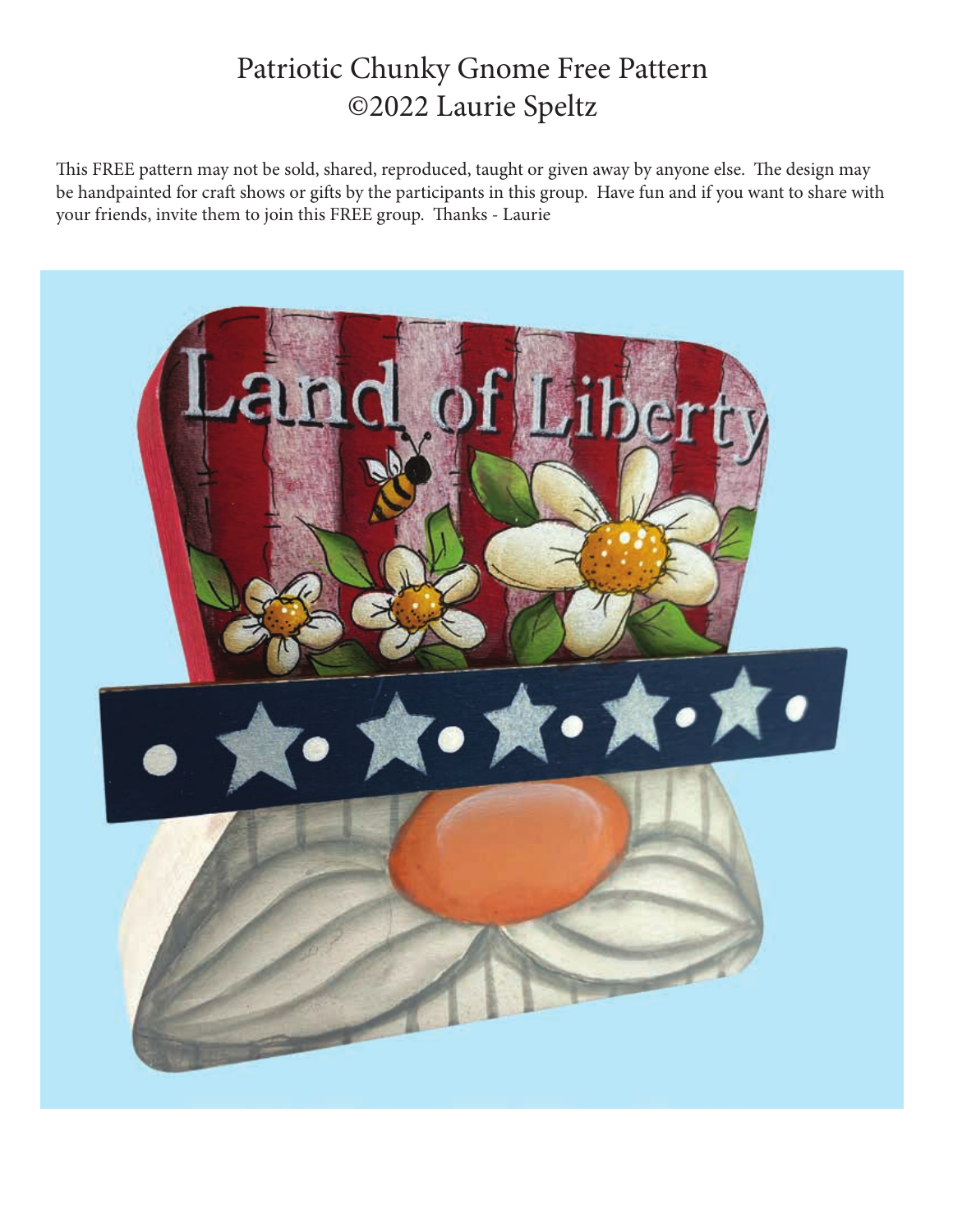## Chunky Patriotic Gnome ©2022 Laurie Speltz

This is a FREE pattern offered in my Facebook "LIVE in Laurie's Studio". It may not be resold. You may hand paint items to sell at craft shows or online. You may not reproduce designs in any other manner for profit. If you have questions, contact me directly at info@lauriespeltz.com

Supplies #522004 - Chunky Snowman Head - 2 Pieces (Available at Pinecraft Inc. www.pinecraftinc.com) Permanent Ink Pens DecoArt Acrylic Matte Finish

Stencils - (Optional - Available from www.lauriespeltz.com) BCS160 - Stars BCS199 - Stripes BCS190 - Full Blossoms BCS295 - Summer Writing Words

Palette-DecoArt Americana

Lamp Black, Snow White, Honey Brown, Antique Maroon, Marigold, Foliage Green, Avocado, Fawn, Soft Black, Santa Red, Coral Cloud, Dried Clay, Slate Grey, Deep Midnight Blue

Brushes - Black Gold by Dynasty Series# 206S Shader: 2,6,10 Series# 206FW Flat Glaze: 3/4" Series# 206A Angular Shader: 1/2", 3/8" Series#206L Liner: 1, 2, 10/0 Stencil Brushes

Painting Instructions Hat - Base the top part of the piece with Santa Red. . Shade with Antique Maroon and again with Soft Black as desired. Add white stripes with Snow White.

Hatband - Base with Deep Midnight Blue. Add stars and dots with Snow White.

Gnome Face - Base the board with Snow White. Shade and add lines with Slate Grey. Base the nose with Coral Cloud and shade with Dried Clay. Highlight the nose with Snow White.

Flowers - Base with Snow White. Shade with Fawn. The centers are based with Marigold and shade with Honey Brown. Add the highlight dots with Snow White. The leaves are based with Foliage Green and shaded with Avocado.

Lettering - Base the letters with Lamp Black. Let dry. Move the stencil to the left and up slightly and stencil the letters in Snow White.